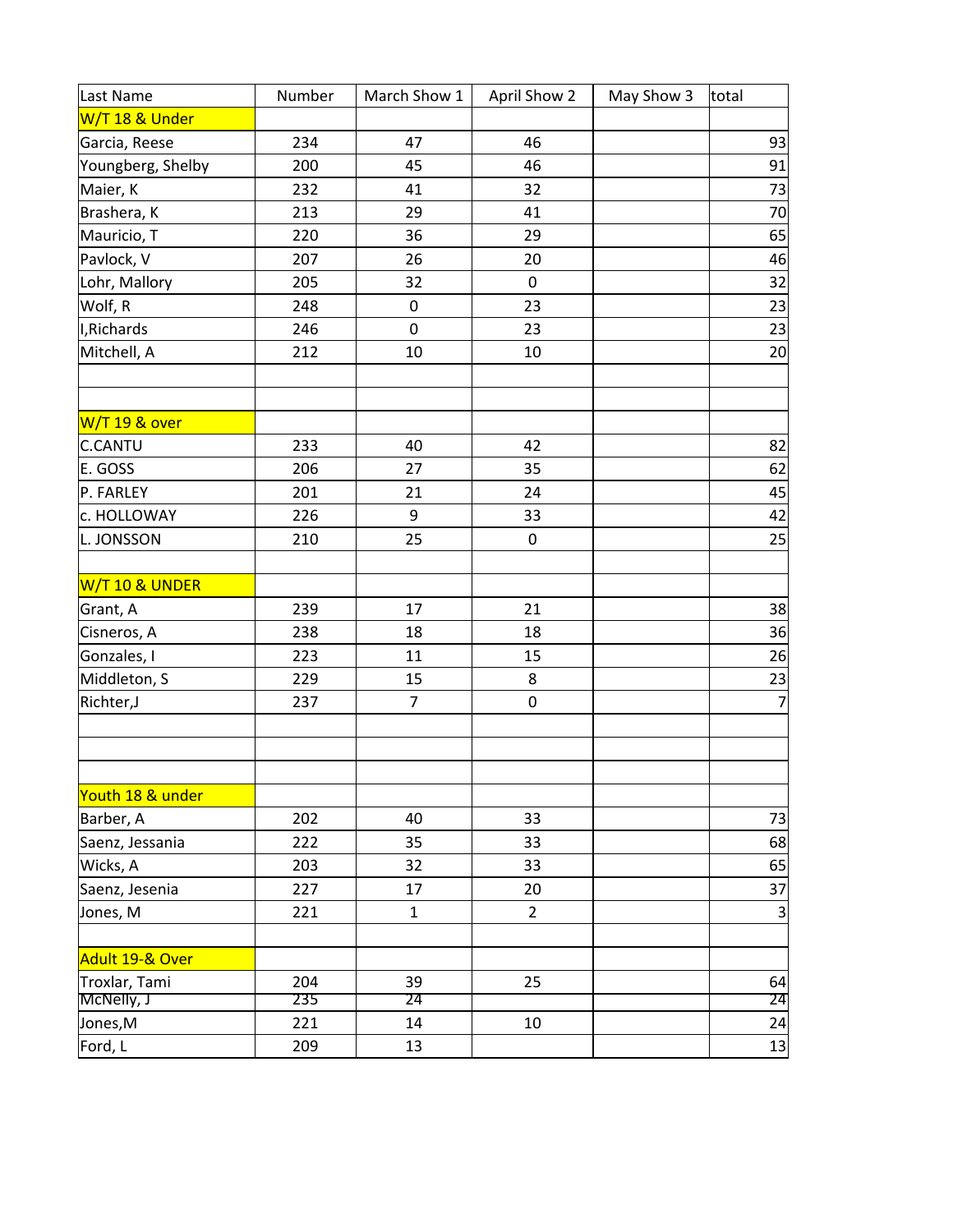|               | <b>WALK/TROT 18 &amp; UNDER</b> |               |                |                | <b>CLASSES</b> |                |                |              |                |                | <b>TOTAL</b>   |
|---------------|---------------------------------|---------------|----------------|----------------|----------------|----------------|----------------|--------------|----------------|----------------|----------------|
|               | <b>LAST NAME</b>                | <b>NUMBER</b> | <b>HALTER</b>  | <b>COLOR</b>   | 12             | 18             | 26             | 32           | 40             | 46             |                |
|               | R.GARCIA                        | 234           | 5              | 7              | 7              | 3              | $\overline{2}$ | 6            | 8              | 8              | 46             |
|               | S. YOUNGBERG                    | 200           | 8              | 3              | 8              | 8              | $\mathbf{1}$   | 8            | 5              | 5              | 46             |
|               | K. MAIER                        | 232           | $\overline{2}$ | $\mathbf{1}$   | 3              |                | $\overline{7}$ | 7            | 6              | 6              | 32             |
|               | T. MAURICIO                     | 220           | $\overline{7}$ | 3              | 6              | 6              |                | 5            |                | $\overline{2}$ | 29             |
|               | M. LOHR                         |               |                |                |                |                |                |              |                |                | $\overline{0}$ |
|               | K. BRASHEAR                     | 213           | 4              | $\overline{7}$ | $\overline{2}$ | $\overline{7}$ | 8              | 2            | 4              | $\overline{7}$ | 41             |
|               | V. PAVLOCK                      | 207           | $\overline{2}$ | 6              | 5              | 4              | $\overline{3}$ |              |                |                | 20             |
|               | R. WOLFE                        | 248           | 3              | $\overline{2}$ | $\mathbf{1}$   | $2^{\circ}$    | 4              | $\mathbf{1}$ | $\overline{7}$ | 3              | 23             |
|               | MITCHELL A.                     | 212           | $\mathbf{1}$   | $\overline{4}$ |                |                |                |              | 1              | 4              | 10             |
| <b>HALL J</b> |                                 |               |                |                |                |                |                |              |                |                | 0              |
|               | <b>C.FLORES</b>                 | 245           | 6              | 8              |                |                | 6              | 3            | $\overline{2}$ |                | 25             |
|               | <b>RICHARDS</b>                 | 246           |                | 6              | 4              |                | 5 <sup>5</sup> | 4            | 3              | $\mathbf{1}$   | 23             |
|               |                                 |               |                |                |                |                |                |              |                |                |                |
|               |                                 |               |                |                |                |                |                |              |                |                |                |
|               |                                 |               |                |                |                |                |                |              |                |                |                |

| <b>WALK/TROT 19 &amp; OVER</b><br><b>CLASSES</b> |               |               |                |                |    |                |                | <b>TOTAL</b> |                |          |
|--------------------------------------------------|---------------|---------------|----------------|----------------|----|----------------|----------------|--------------|----------------|----------|
| <b>LAST NAME</b>                                 | <b>NUMBER</b> | <b>HALTER</b> | <b>COLOR</b>   | 13             | 19 | 27             | 33             | 41           | 47             |          |
| <b>C.CANTU</b>                                   | 233           | 3             | 6              | 6              | 8  | $\overline{2}$ |                |              | 3              | 42       |
| E. GOSS                                          | 206           | 3             | 4              | 5              | 2  |                | 8              | 6            |                | 35       |
| L. JONSSON                                       |               |               |                |                |    |                |                |              |                | 0        |
| P. FARLEY                                        | 201           | 6             | 2              | 3              | 4  | 6              | 3              |              |                | 24       |
| c. HOLLOWAY                                      | 226           | 2             | 3              | $\overline{7}$ | 5  |                | 6              | 5            | 4              | 33       |
| A. HUGHES                                        | 244           | 5             | 4              | 8              | 6  | 8              | 5              | 4            | $\overline{2}$ | 42       |
| V. Simms                                         | 253           |               | 1              | 4              | ⇁  | 5              | $\overline{2}$ |              |                | 26       |
| A. FORRESTER                                     | 259           |               | $\overline{2}$ | 1              | 3  |                |                |              |                | $6 \mid$ |
|                                                  |               |               |                |                |    |                |                |              |                |          |
| <b>WALK/TROT 10 &amp; UNDER</b>                  |               |               |                | <b>CLASSES</b> |    |                |                | <b>TOTAL</b> |                |          |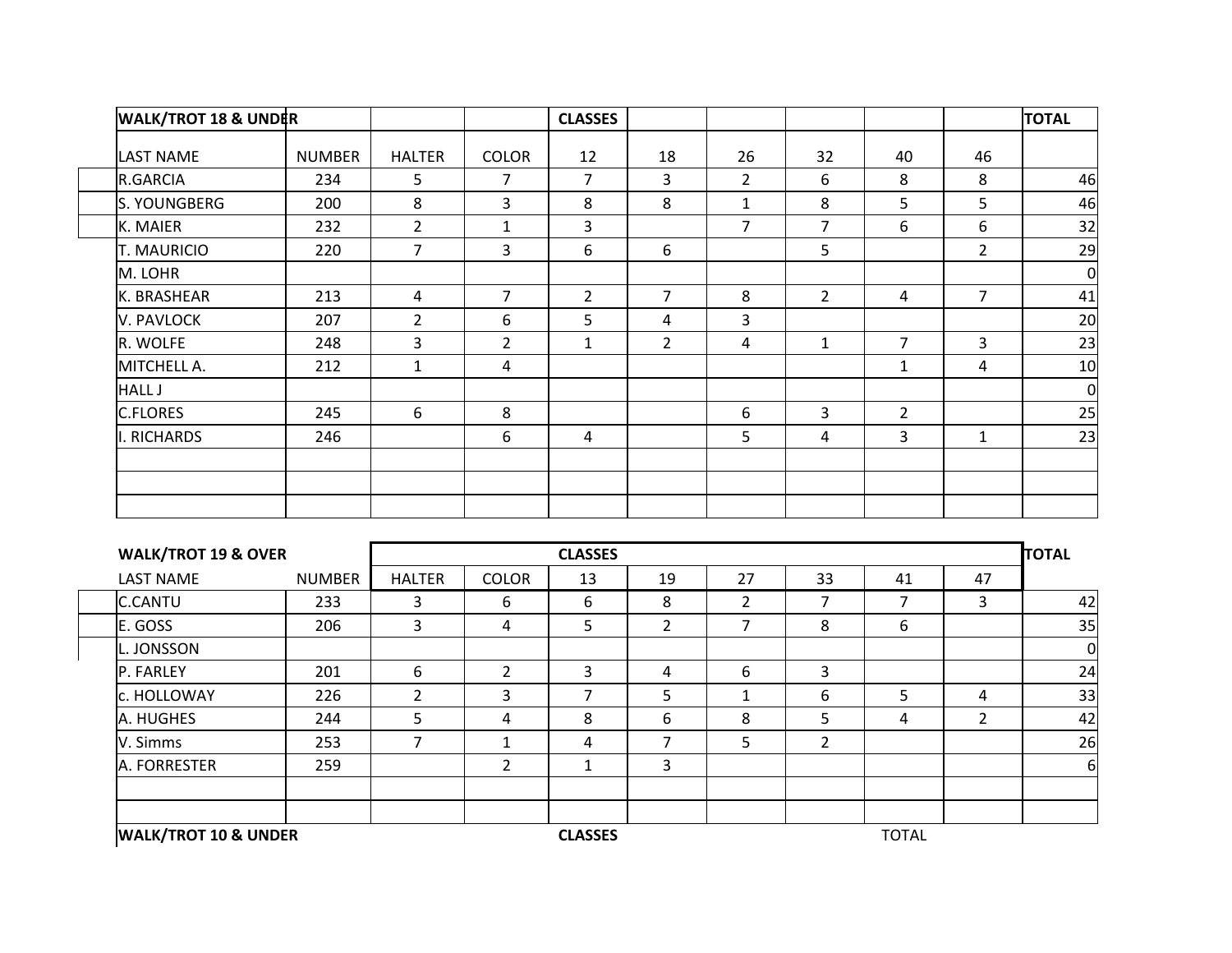| LAST NAME          | <b>NUMBER</b> | <b>HALTER</b> | 11 | 25 | 31            | 39 | 45 |    |
|--------------------|---------------|---------------|----|----|---------------|----|----|----|
| <b>CISNEROS A.</b> | 261           | 5             | 3  | 3  | 4             |    |    | 18 |
| <b>GRANT AVERY</b> | 263           |               | 4  | 4  | 3             | 5  | 4  | 21 |
| S. MIDDLETON       | 254           |               | 2  | ∍  |               | 2  |    | 8  |
| GONZALES           | 250           | 4             |    | 1  | $\mathcal{P}$ | 4  | 3  | 15 |
|                    |               |               |    |    |               |    |    |    |
|                    |               |               |    |    |               |    |    |    |
|                    |               |               |    |    |               |    |    |    |
|                    |               |               |    |    |               |    |    |    |
|                    |               |               |    |    |               |    |    |    |
|                    |               |               |    |    |               |    |    |    |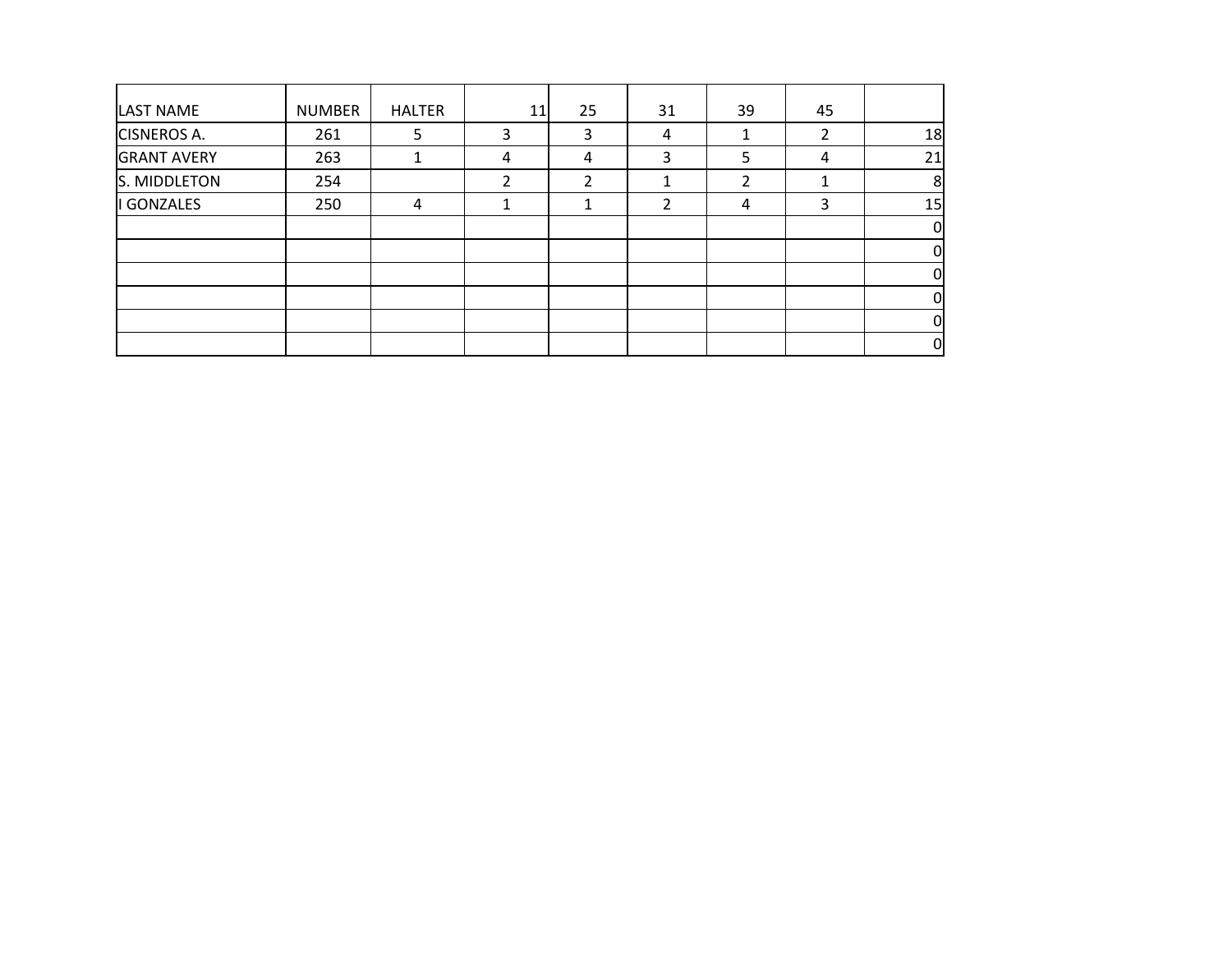| YOUTH 18 & UNDER |        |        |              | <b>CLASSES</b> |    |    |    |    |    |    |    | <b>TOTAL</b> |
|------------------|--------|--------|--------------|----------------|----|----|----|----|----|----|----|--------------|
| <b>LAST NAME</b> | NUMBER | HALTER | <b>COLOR</b> | 15             | 21 | 28 | 29 | 35 | 42 | 43 | 48 |              |
|                  |        |        |              |                |    |    |    |    |    |    |    |              |
| A. BARBER        | 202    |        | 4            | 4              | DQ |    |    |    | 6  |    |    | 33           |
| Jessania Saenz   | 222    | b      |              |                | 4  |    |    |    |    | 4  |    | 33           |
| A. WICKS         | 203    | 4      |              |                |    | 4  | 4  |    | ▵  |    | 4  | 33           |
| Jesenia Saenz    | 227    |        |              |                |    |    |    |    | 4  |    |    | 20           |
| A MITCHEL        | 257    |        |              |                |    |    |    |    |    |    |    | 4            |
| JONES M          | 221    |        |              |                |    |    |    |    |    |    |    | 2            |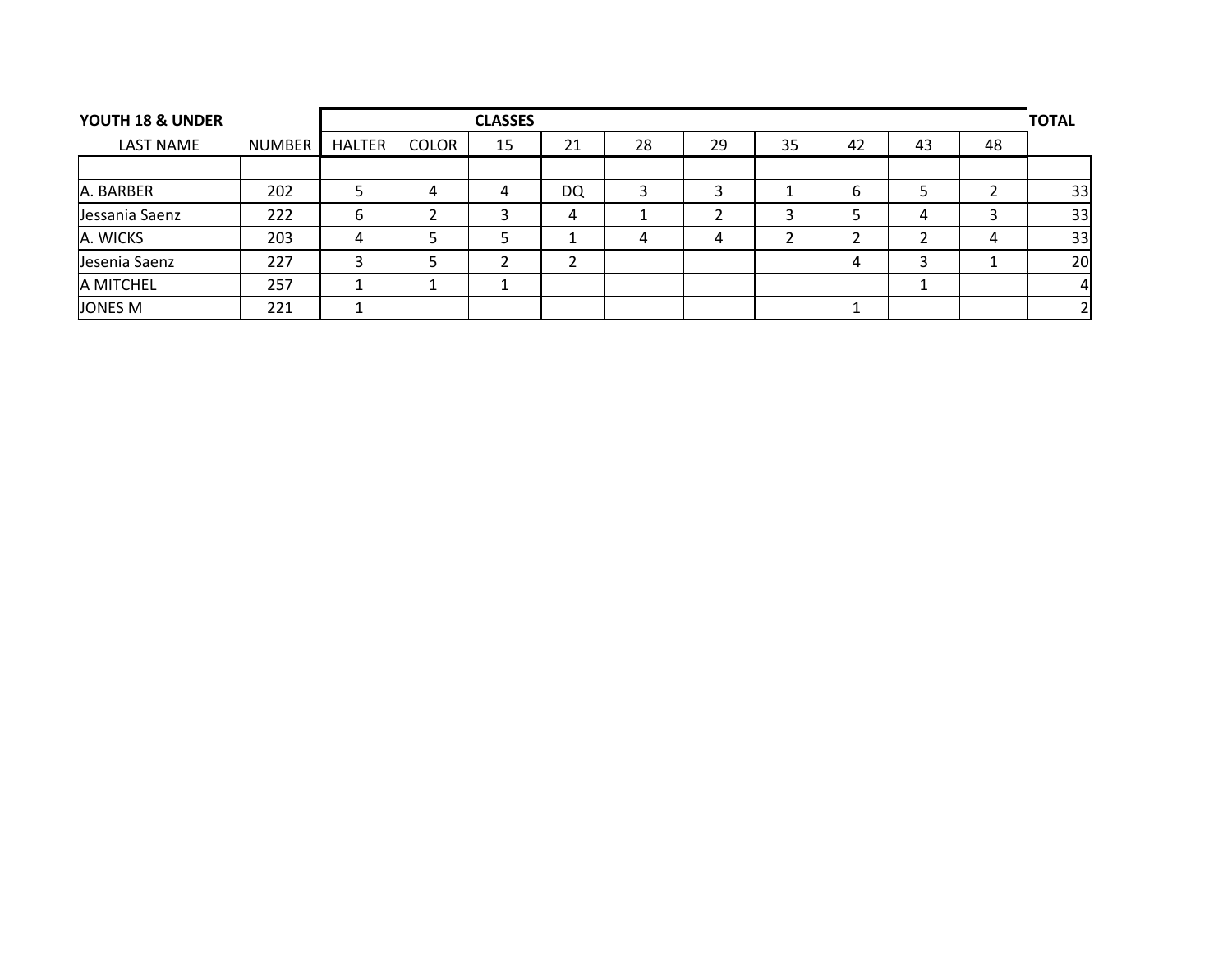| <b>ADULT 19-&amp; OVER</b> |               |               | <b>CLASSES</b> |    |    |    |    |    |    |    |    |                |
|----------------------------|---------------|---------------|----------------|----|----|----|----|----|----|----|----|----------------|
| <b>LAST NAME</b>           | <b>NUMBER</b> | <b>HALTER</b> | <b>COLOR</b>   | 16 | 22 | 28 | 30 | 36 | 42 | 44 | 49 |                |
|                            |               |               |                |    |    |    |    |    |    |    |    | 0              |
|                            |               |               |                |    |    |    |    |    |    |    |    | $\mathbf 0$    |
| <b>T. TROXLAR</b>          | 204           | 4             |                | ∍  |    |    | 3  |    |    |    |    | 25             |
| J MCNELLY                  |               |               |                |    |    |    |    |    |    |    |    | $\overline{0}$ |
| M. JONES                   | 221           |               | 6              |    |    |    |    |    |    |    |    | 10             |
| L. FORD                    |               |               |                |    |    |    |    |    |    |    |    | $\overline{0}$ |
| <b>C</b> KASIK             |               |               |                |    |    |    |    |    |    |    |    | $\mathbf 0$    |